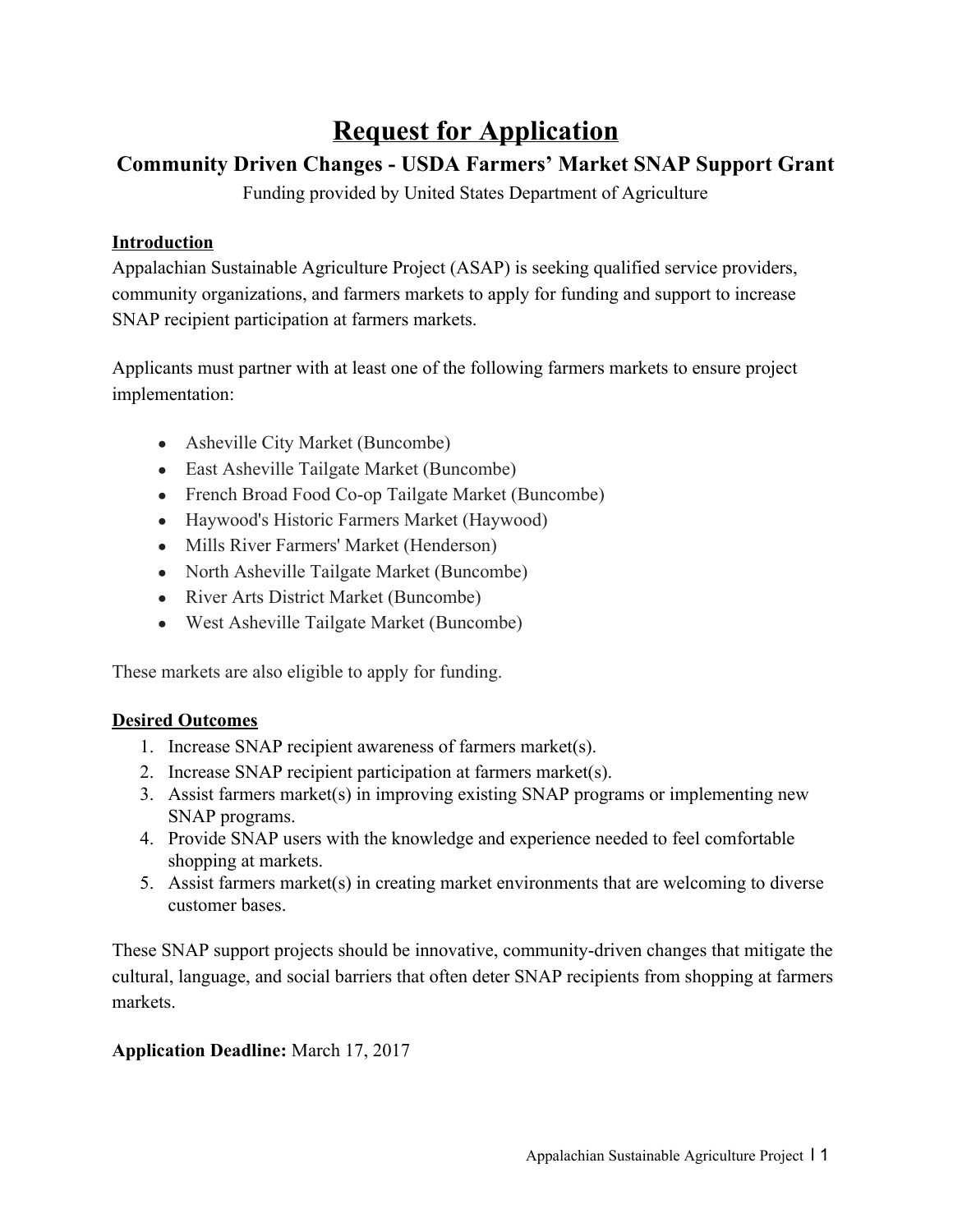**Example of eligible projects include (but are not limited to):** transportation services, cooking demos, market tours, kid activities, and classes. These ideas are provided to assist in understanding project scope, but are eligible for replication.

**Awarded Amount:** Up to \$1500.00. Requested project amounts must be \$1500.00 or less. Approved projects will receive 50% of their requested funding amount upon approval, and the remaining 50% following project completion. Invoices and proof of project completion must be provided to receive final award amount. Projects must be paid for in full by November 6, 2017.

### **Materials that will be provided through this grant:**

ASAP, in conjunction with a local marketing firm, has developed a suite of materials to promote SNAP at market programs. **Including these items in your application is not necessary.** These materials, or similar materials, should not be requested in your project application. They will be provided to every farmers tailgate market community mentioned previously. The materials include: SNAP how-to brochures, SNAP posters, A-frame signs for markets, banners for markets, and vests for market managers.

### **Application Review and Selection Process**

All applications will be reviewed by the Appalachian Sustainable Agriculture Project. All applicants will be notified when their application has been received, as well as the decision of the review committee regarding project approval. **Approved projects will be announced April 3, 2017.**

### **Projects will be evaluated using the following criteria:**

- A. Project strength and ingenuity
- B. Experience in serving SNAP recipients
- C. Capacity to oversee proposed project
- D. Personnel capacity
- E. Community reach
	- 1. Number of SNAP recipients
	- 2. Longevity ability to be maintained without future funding

**Contact/Questions:** Email **Contract Application**, **Project Summary**, and any questions to [david@asapconnections.org.](mailto:david@asapconnections.org) More information about ASAP can be found at [aspaconnections.org.](http://www.aspaconnections.org/) For questions please email or call, 828-236-1282.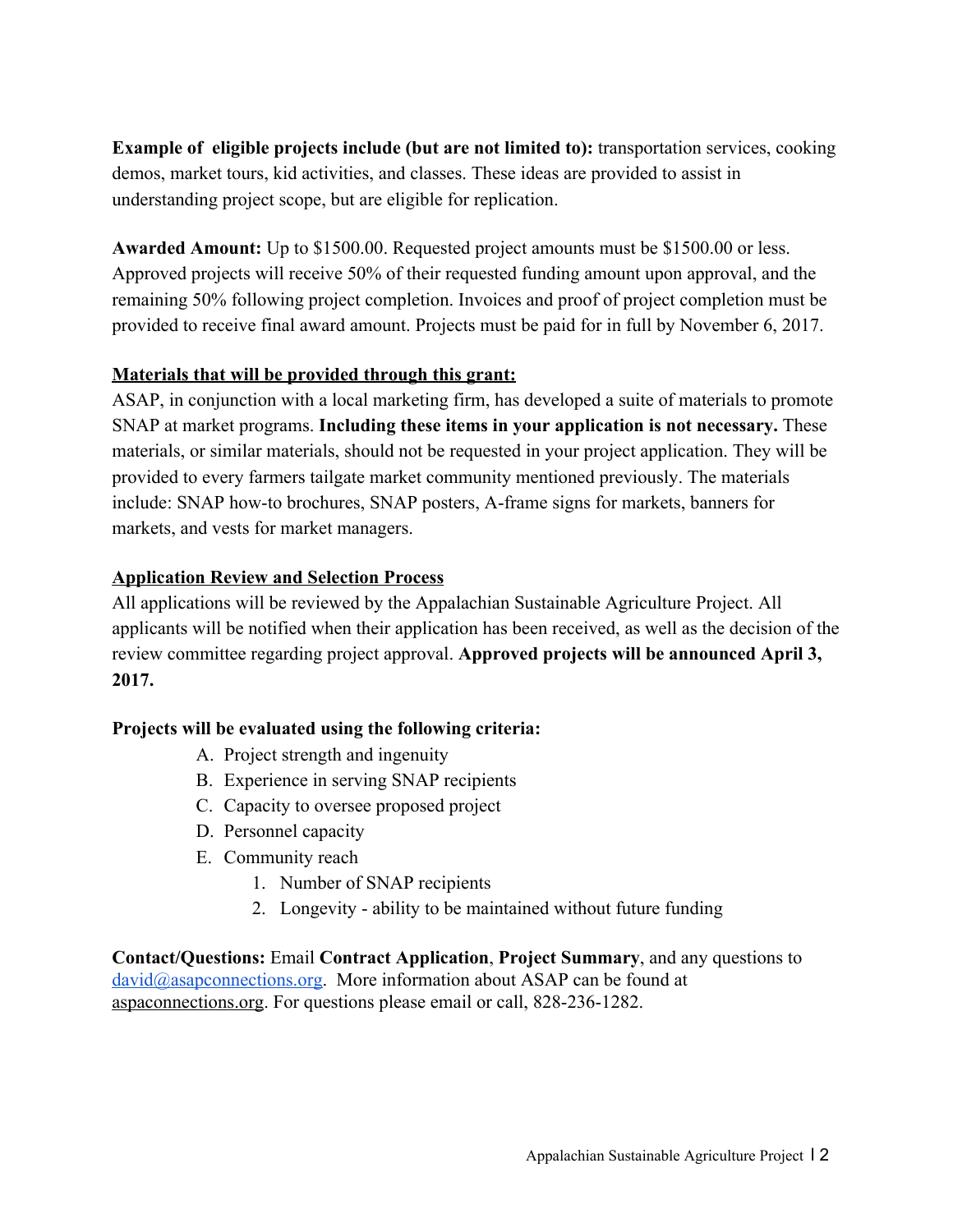In accordance with Federal law and U.S. Department of Agriculture policy, this institution is prohibited from discriminating on the basis of race, color, national origin, sex, age, or disability.

# **Community Driven Changes - USDA Farmers' Market SNAP Support Grant**

## **Application Guidelines and Format**

- Please read this entire Request for Application (RFA) prior to submitting an application.
- Applying organization must be located in Buncombe, Haywood, or Henderson County.
- Applicants must be one of the following farmers markets or partner with one of the markets: Asheville City Market, French Broad Food Co-op Tailgate Market, Haywood's Historic Farmers Market, Mills River Farmers' Market, North Asheville Tailgate Market, West Asheville Tailgate Market, River Arts District Market, East Asheville Tailgate Market
- Applying organization must complete and submit all sections of the **Application** and **Project Summary**.
- One original must be submitted (mailed, emailed, or hand delivered) to:
	- $\circ$  David Smiley, [david@asapconnections.org](mailto:david@asapconnections.org) Appalachian Sustainable Agriculture Project 306 W. Haywood St. Asheville, NC 28806

 $\mathcal{L}_\text{max}$  , and the contract of the contract of the contract of the contract of the contract of the contract of the contract of the contract of the contract of the contract of the contract of the contract of the contr

# **Community Driven Changes - Application**

INSTRUCTIONS: Please type or neatly print. Every question must either be answered or noted as N/A (not applicable). Additional sheets may be used if necessary. Appalachian Sustainable Agriculture Projects reserves the rights to verify any of the information provided in this application.

### **Organization/Business Name:**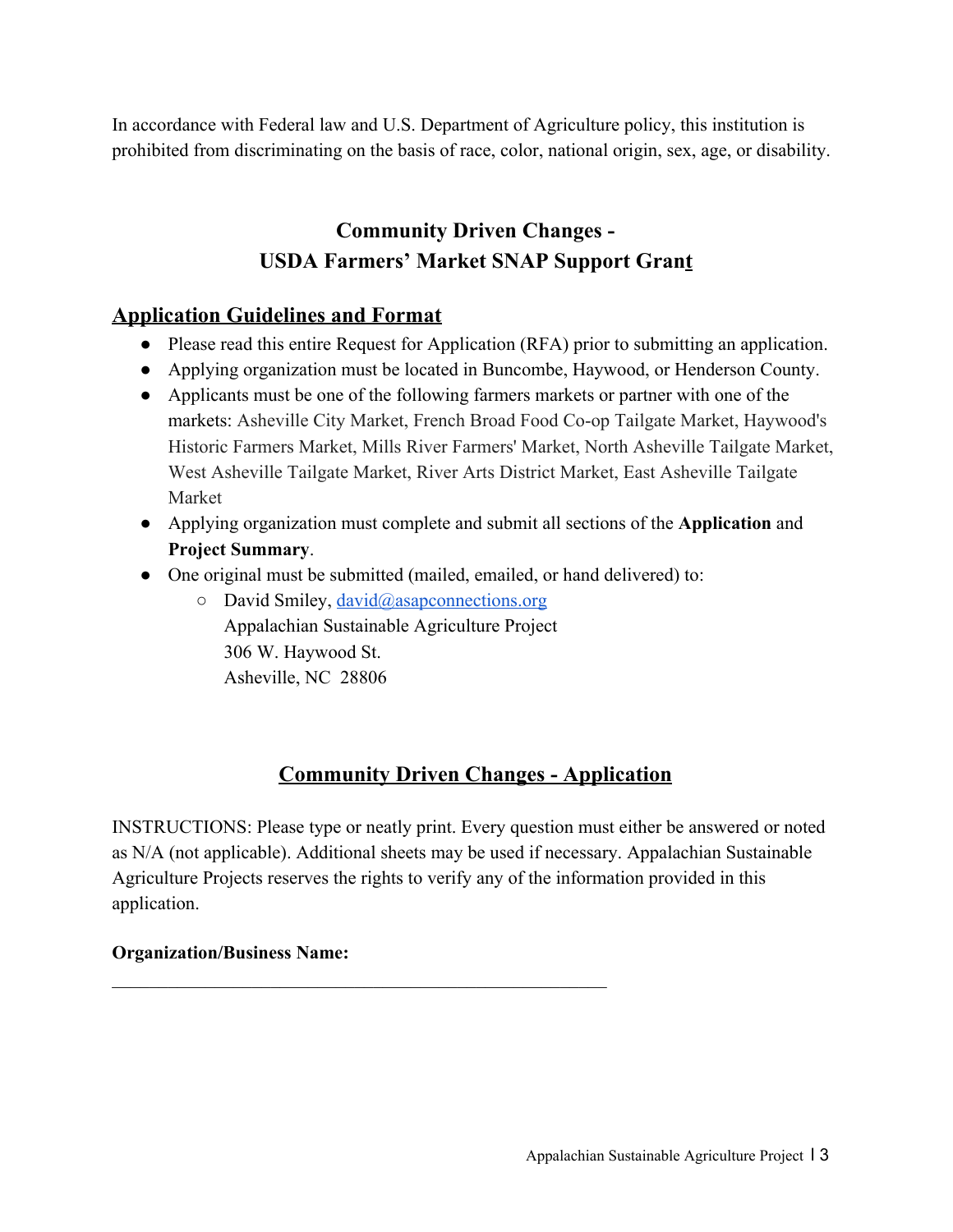**Name of Person Completing Application:**

 $\mathcal{L}_\text{max}$  , and the set of the set of the set of the set of the set of the set of the set of the set of the set of the set of the set of the set of the set of the set of the set of the set of the set of the set of the

| Title of Applying Person within Applying Organization/Business:<br><b>Partnered Farmers Market(s):</b><br><b>Organization/Business Address:</b> |                                                                                                                                                                                                                                                                                      |
|-------------------------------------------------------------------------------------------------------------------------------------------------|--------------------------------------------------------------------------------------------------------------------------------------------------------------------------------------------------------------------------------------------------------------------------------------|
|                                                                                                                                                 |                                                                                                                                                                                                                                                                                      |
|                                                                                                                                                 | <b>Class of Operation:</b>                                                                                                                                                                                                                                                           |
| 1.                                                                                                                                              | [ ] For Profit [ ] Nonprofit [ ] Public Authority or Government Agency<br>Does this organization currently provide services for or frequently engage SNAP<br>recipients in Buncombe, Haywood, and/or Henderson County? If so, please indicate the<br>service(s)/engagement provided. |
|                                                                                                                                                 | 2. Approximately how many individuals does your organization serve/engage with per<br>month?                                                                                                                                                                                         |
|                                                                                                                                                 | 3. Approximately how many SNAP recipients does your organization serve/engage with per<br>month?                                                                                                                                                                                     |
| 4.                                                                                                                                              | Does this business/organization currently have a relationship with farms and/or farmers<br>markets in Buncombe, Haywood, and/or Henderson County? If so, please explain.                                                                                                             |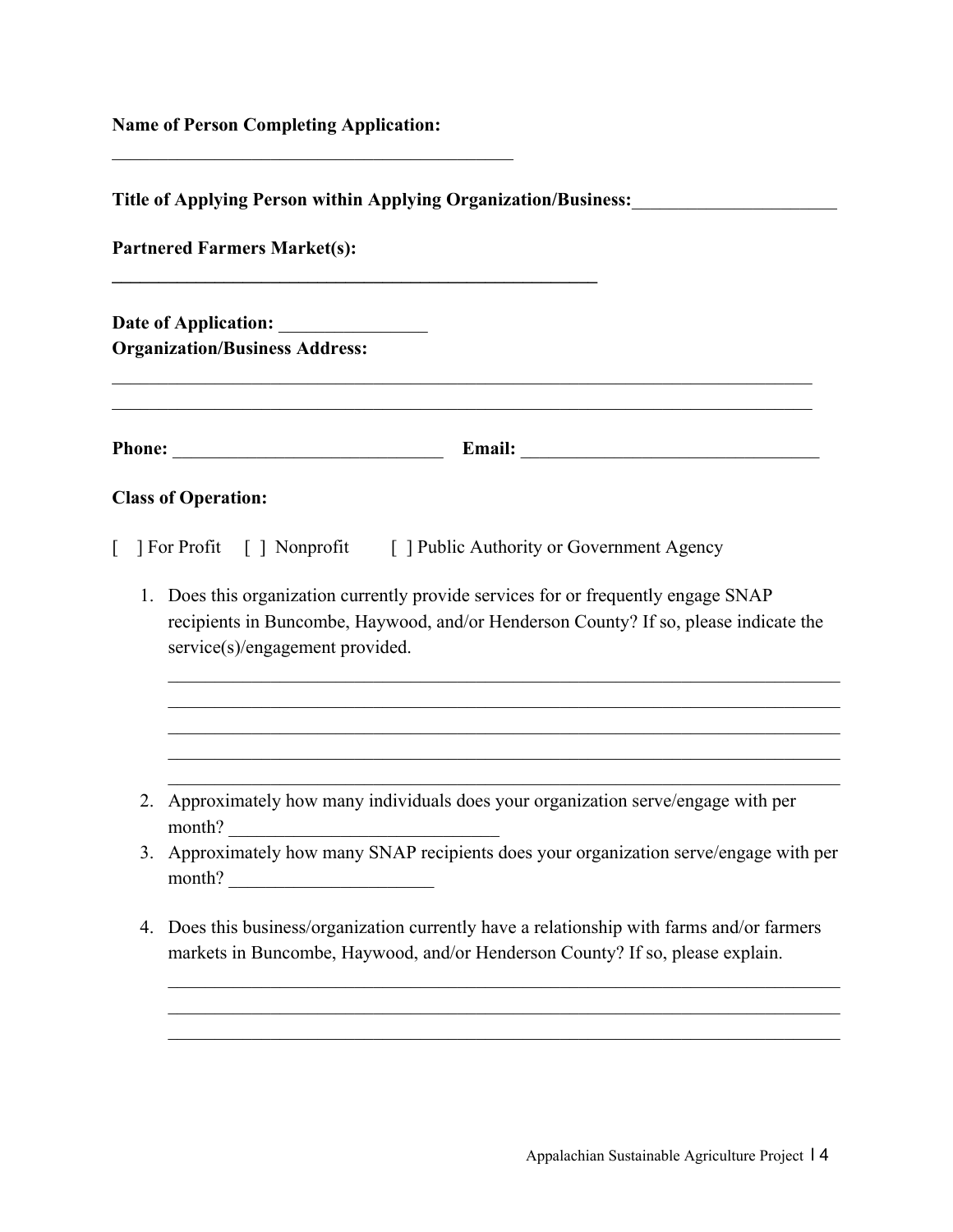The undersigned proposer affirms that foregoing information is true, accurate, and complete to the best of their knowledge.

 $\mathcal{L}_\text{max}$  , and the contribution of the contribution of the contribution of the contribution of the contribution of the contribution of the contribution of the contribution of the contribution of the contribution of t  $\mathcal{L}_\text{max}$  , and the contribution of the contribution of the contribution of the contribution of the contribution of the contribution of the contribution of the contribution of the contribution of the contribution of t

#### **Name/Position within Organization: (Please print)**

**Signature:** \_\_\_\_\_\_\_\_\_\_\_\_\_\_\_\_\_\_\_\_\_\_\_\_\_\_\_\_\_\_\_\_ **Date:** \_\_\_\_\_\_\_\_\_\_\_\_\_\_

 $\mathcal{L}_\text{max}$  , and the contribution of the contribution of the contribution of the contribution of the contribution of the contribution of the contribution of the contribution of the contribution of the contribution of t

### **Community Driven Changes - Project Summary**

INSTRUCTIONS: Describe your proposed SNAP support project. Provide a comprehensive plan that addresses all aspects of your proposed SNAP project. The proposal should be typed or neatly printed. Please complete all of the following sections. Attach additional sheets if necessary.

- 1. A mission statement and brief history of the applying organization:
- 2. A detailed outline of the proposed project:

3. Key barriers that are being addressed: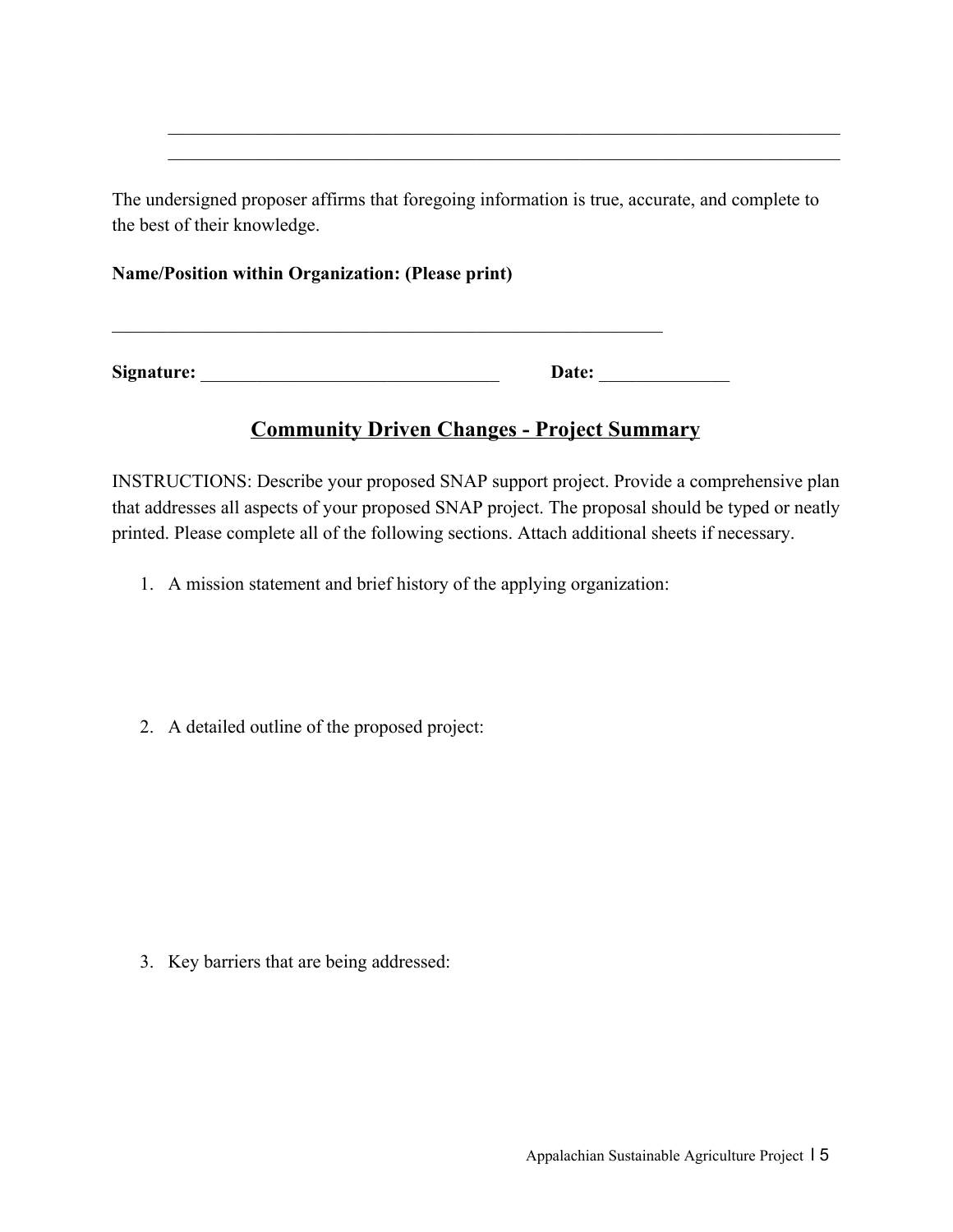- 4. Personnel managing project:
- 5. Timeline for implementation:
- 6. Detailed project costs:
- 7. How will this project impact SNAP recipient awareness of farmers markets (number of SNAP recipients, customers at farmers markets, dollars spent at market, etc.) as well as SNAP recipients' participation at farmers markets? In what ways will this project help to make the market a more welcoming environment?

- 8. Identify specific farmers market(s), specific geographic areas, and specific community groups (if applicable) this project would impact.
- 9. What other information would you like to provide about the project?